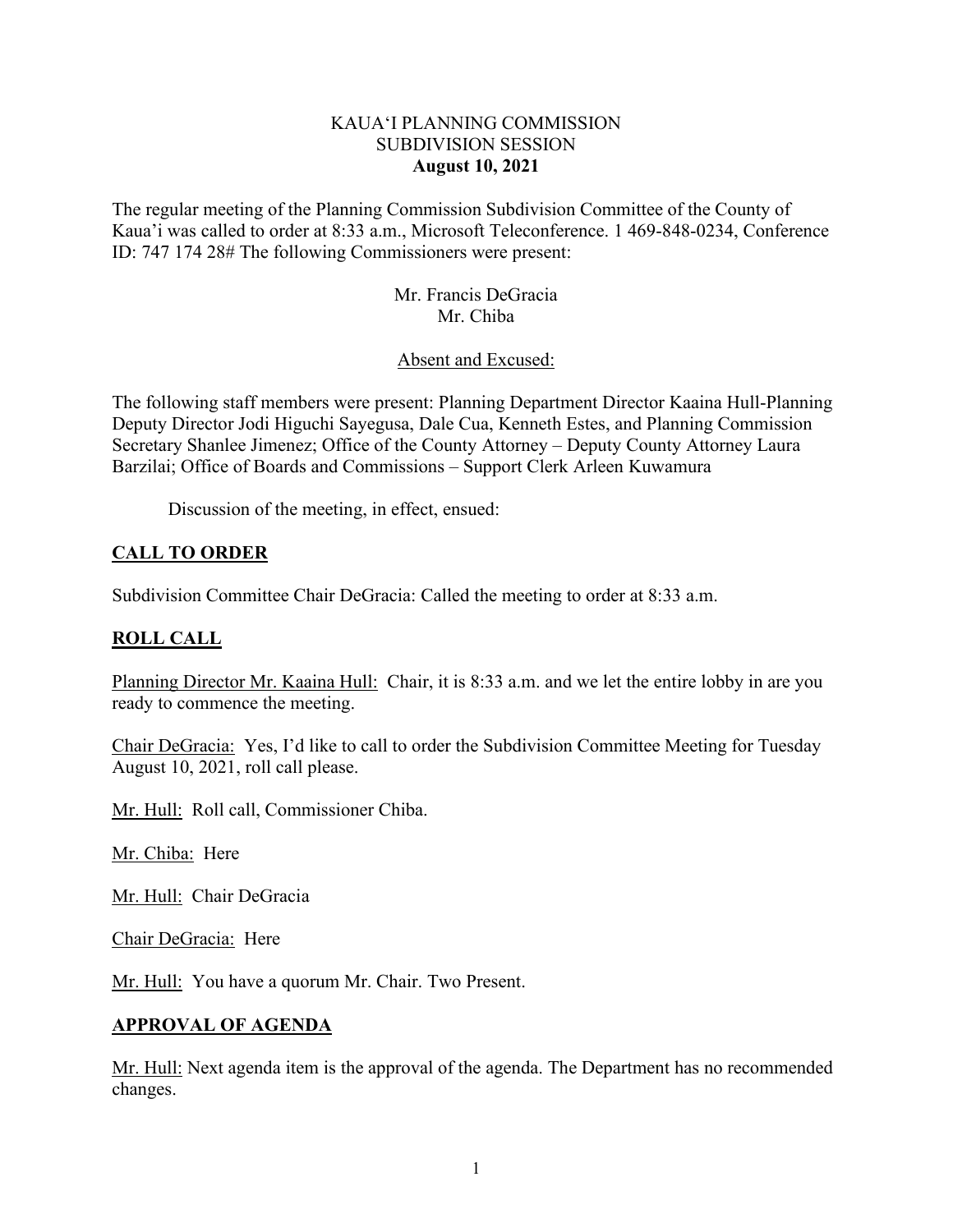Chair DeGracia: Thank you. Do we have a motion to approve the agenda as is?

Mr. Chiba: I move to approve the agenda.

Chair DeGracia: Second. All in Favor? Aye (Unanimous voice vote). Opposed? Discussion? Hearing None. Motion carried 2:0.

## **MINUTES of the meetings(s) of the Subdivision Committee**

Mr. Hull: Next, we have the minutes for the July 14, 2020, and minutes for September 8, 2020, meeting.

Mr. Chiba: I moved to approve the minutes dated July 14, 2020.

Chair DeGracia: I'll Second. All in Favor of approval? Aye (Unanimous voice vote). Any Opposed? Discussion? Motion carried 2:0.

Mr. Hull: Next, we need a motion for the September 8, 2020, minutes as well Chair.

Chair DeGracia: Motion to approve for September 28.

Mr. Chiba: I moved to approve the minutes for the Subdivision Committee dated September 8, 2020.

Chair DeGracia: I'll Second. All in Favor of the approval of September 8, 2021, minutes, Say aye? Aye (Unanimous voice vote). Oppose? Discussion? Hearing none. Motion carried 2:0.

# **RECEIPT OF ITEMS FOR THE RECORD**

Mr. Hull: Thank you Chair, we have no additional receipt of items for the record.

# **HEARINGS AND PUBLIC COMMENT**

Mr. Hull: We have F. Hearings and Public Comment the Planning Commission accepts written testimony as well as oral testimonies, at this for members of the Public that have called in. We will be calling out the phone numbers of your respective phone number, if you would like to testify, please state your name and that you would like to testify, and you will have three minutes for testimony. So, moving down the list for people that have called in. Area code (406) 249-8914 would you like to testify on any Subdivision Committee agenda item at this time? Area code (406) 249-8914 would you like to testify on any Subdivision Committee agenda item at this time?

Mr. Brackenridge: This is Zach Brackenridge of area code (406) 249-8914, no I would not.

Mr. Hull: Thank you. Area code (415) 264-3621 would you like to testify on any agenda item on the Subdivision Committee at this time?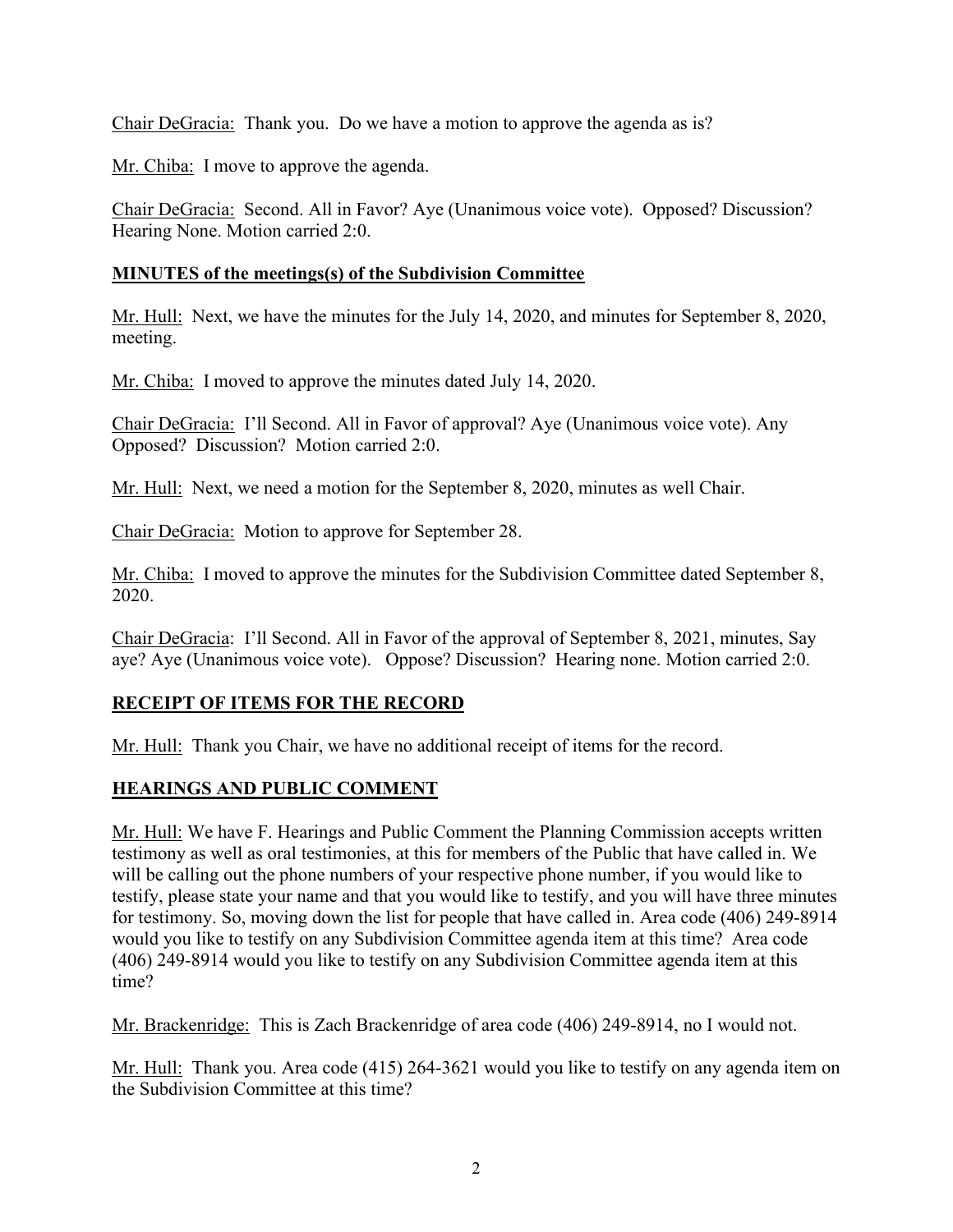Mr. Pinxton: This is Gary Pinxton, I had called in and I am the owner of one of the subject Subdivisions, I am in favor of it. But I don't think I will, probably speak later.

Mr. Hull: Sorry about that, for those that have called in if you are not going to testify, but again if you would like to testify remember public this would be the time. Moving on to the next phone number area code (808) 245-3681 would you like to testify on any agenda item at this time? Hearing none. Next, area code (808) 346-1973 would you like to testify on any agenda item at this time?

Ms. Bridget Hammerquist: Yes, this is Bridget Hammerquist I wish to testify on item 1.c.

Mr. Hull: Hold on, for members of the public that have called in please mute your phone, we are getting feedback.

Ms. Hammerquist: Thank you, that wasn't me.

Mr. Hull: Go ahead you have three minutes for your testimony.

Ms. Hammerquist: Okay, I don't need three minutes. Members of the Commission and the Subdivision Committee are probably aware we filed written testimony on behalf of Friends of Mahaulepu and Ki`aiwai `O Waialeale and I would like to supplement the testimony with two Supreme Court Cases that have decisions making them apply to this and that was the 1250 Ocean Side and Kauai Springs Case. Both, Hawaii Supreme Court Cases that basically said that every political subdivision of the State has the duty to protect the constitutionally identified resources of the State. I think in this case, their very disturbed by lack of protection for the endangered species on the property, for their habitat, that was identified on the Eastern and Southern portions of the entire DVA parcel which would include this particular parcel and for the illegal operation of rock crushing, track hoe, front-end loader, road making, clearing, drilling, that has taken place without any Federal, State or County permits. And I strongly urge that our county take "No Action" that would in any way further this development or their developer's interest until all of these transgressions can be dealt with and rectified. Thank you for time this morning I appreciate it.

Mr. Hull: Thank you for your testimony, calling on area code (808) 652-7272 would you like to testify on any Subdivision Committee agenda item at this time?

Man: No thank you.

Mr. Hull: Thank you, area code (808) 742-3044, would you like to testify on any agenda item at this time?

Man: No, I would not.

Mr. Hull: Thank you, area code (858) 699-0084, would you like to testify on any agenda item at this time?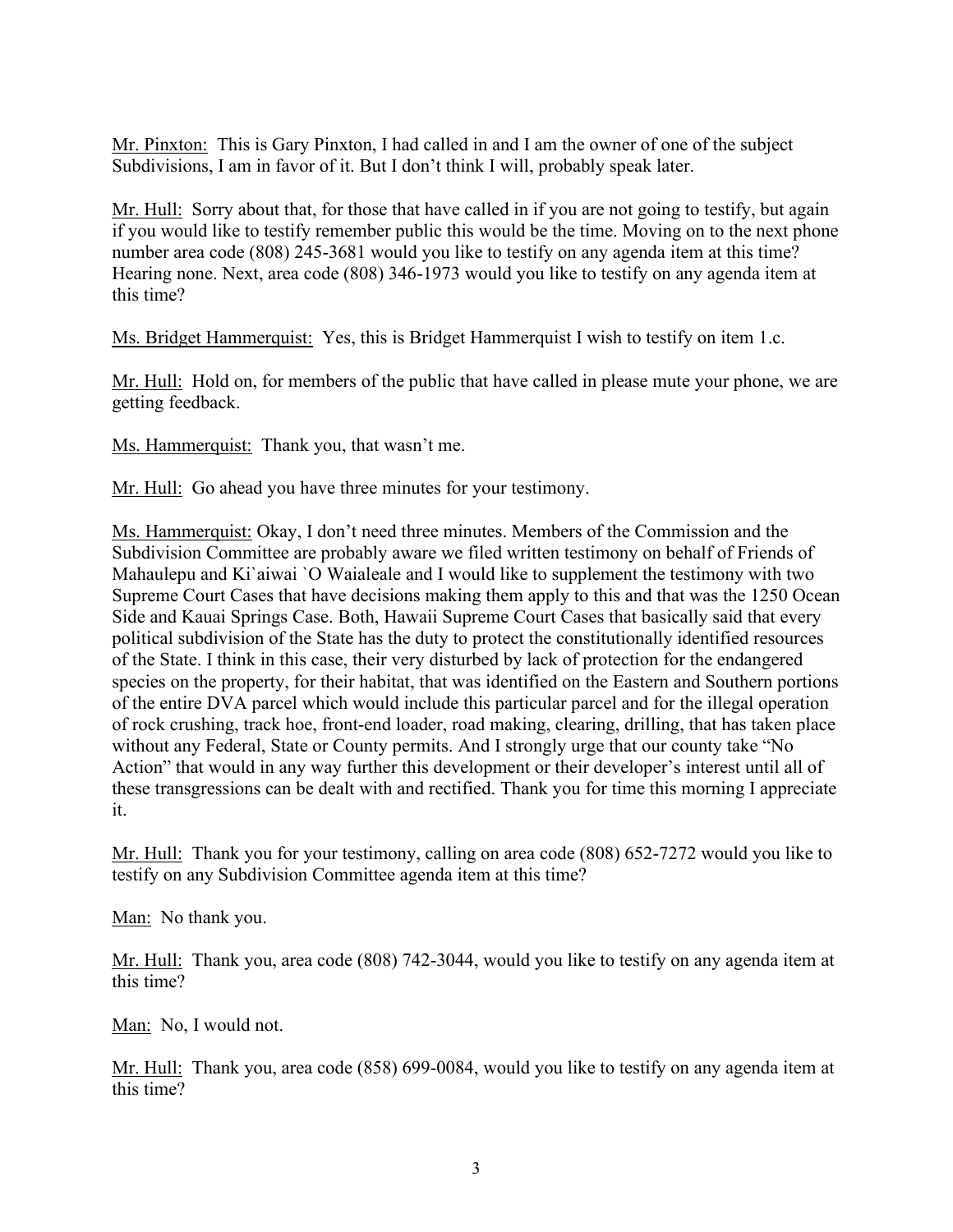Woman: No, thank you.

Mr. Hull: Thank you, area code (310) 487-9945, would you like to testify on any agenda item at this time?

Man: No, thank you.

Mr. Hull: Thank you, I have called all the listed phone numbers, but as a last call are there any members of the public that called in that would like to testify on any of the agenda items before the Subdivision Committee at this time? Please state your name if so. I have one last phone number that came in area code (808) 221-5169, would you like to testify on any agenda item at this time?

Woman: No, thank you.

Mr. Hull: Thank you, hearing no further testimony Chair, we can move on to New Business.

## **GENERAL BUSINESS MATTERS (None)**

Mr. Hull: General Business, we have none.

## **UNFINISHED BUSINESS (For Action) (None)**

Mr. Hull: We have no Unfinished Business.

### **NEW BUSINESS (For Action)**

Tentative Subdivision Map Approval.

Subdivision Application No. S-2021-5 *Kukui`ula Development Co., LLC.* Proposed 11-lot Subdivision TMK: (4) 2-6-022:055 Koloa, Kauai

Mr. Hull: Item I. 1. Tentative Subdivision Map Approval for Subdivision Application No. S-2021-5 Kukui'ula Development Co., LLC, is the applicant. It is a proposed 11-lot Subdivision. TMK: (4) 2-6-022:055, located in Koloa, Kaua`i. I'll turn it over to Kenny who is the planner for this application.

Staff Planner Mr. Estes: Hi, Good morning. I will read the report for the record. Residential District (Par 4).

Mr. Estes read the Subdivision Report for the record (on file with the Planning Department).

Mr. Estes: Based on the reasons noted above the Department supports the applicant's deviation request and recommends it's approval. However, the applicant shall be made aware that in the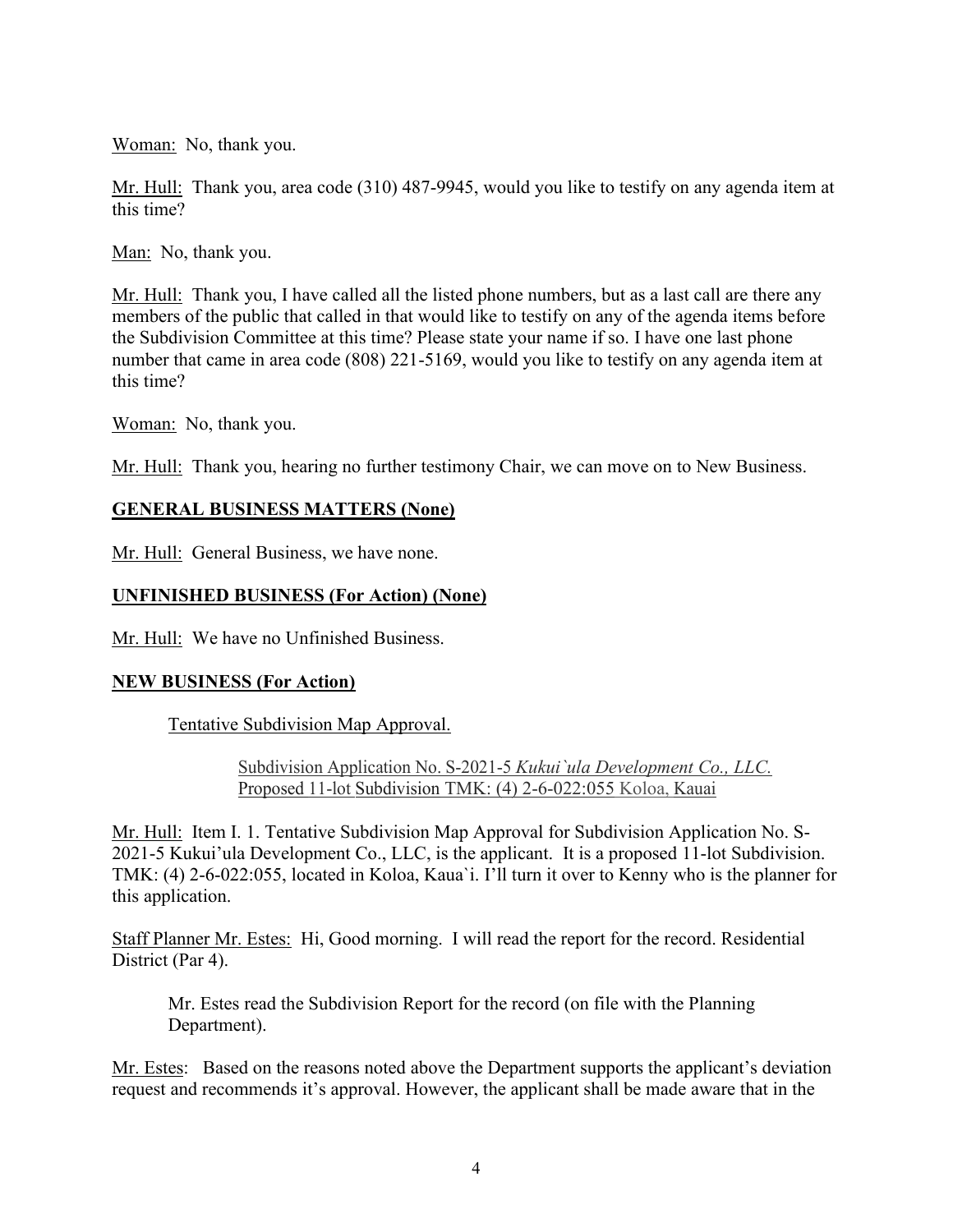event these private roadways are dedicated to the County the developer would be required to retrofit roadways to comply with the present roadway standards that are administered by the County of Kauai Department of Public Works Engineering Division. Chair we have received our agency comments are still pending from the Department of Public Works and Department of Water. However, in the subdivision report is noted that the applicant shall comply with those agencies prior to final decision.

Chair DeGracia: Thank you Kenny, do we have any questions for the Department Planner? Hearing none, I have no questions. At this time, would the applicants or applicant's representative like to make any comments.

Ms. Maren Arismendez-Herrerra: Good morning this is Maren Arismendez-Herrerra of Esaki Surveying, here on behalf of the owners. The owners accept the Conditions and would like to respectfully request your tentative approval and I would answer any questions from the Commission, if there are any, thank you.

Chair DeGracia: Thank you, do we have any questions for the applicant or applicant's representative?

Mr. Chiba: I do not have any.

Chair DeGracia: I have no questions, hearing no questions, I'll entertain a motion.

Mr. Chiba: I would like to make a motion to approve the Tentative Subdivision Map approval of the Tentative Subdivision Map Application No. S-2021-5.

Chair DeGracia: Second. Motion is to approve Tentative Subdivision Map Approval for Subdivision Application No. S-2021-5. All in Favor? Aye (Unanimous voice vote). Any Opposed? Any discussion? Hearing none. Motion carried 2:0.

> Subdivision Application No. S-2021-6 *Kee Kauai Carport, LLC.* Proposed 2-lot Subdivision TMK: (4) 2-6-017:045 Koloa, Kauai

Chair DeGracia: Mr. Hull?

Mr. Hull: Apologies, I was on mute. Moving on to the next Subdivision Item I 1.b. Subdivision Application No. S-2021-6 Kee Kauai Carport, LLC. Proposed 2-lot subdivision TMK: (4) 2- 6017:045, Koloa, Kona. Kauai. I will turn it over to Kenny who is the planner on this application.

Staff Planner Mr. Estes: I will read the evaluation. The proposed development involves a 2-lot subdivision within the Kauai County Residential, the subject property was originally part of Kukui`ula's Residential Subdivision Phase II Subdivision Application No. S-2021-6 that was approved by the Kauai Planning Commission on April 24, 2012. Chair the department is recommending tentative Subdivision approval.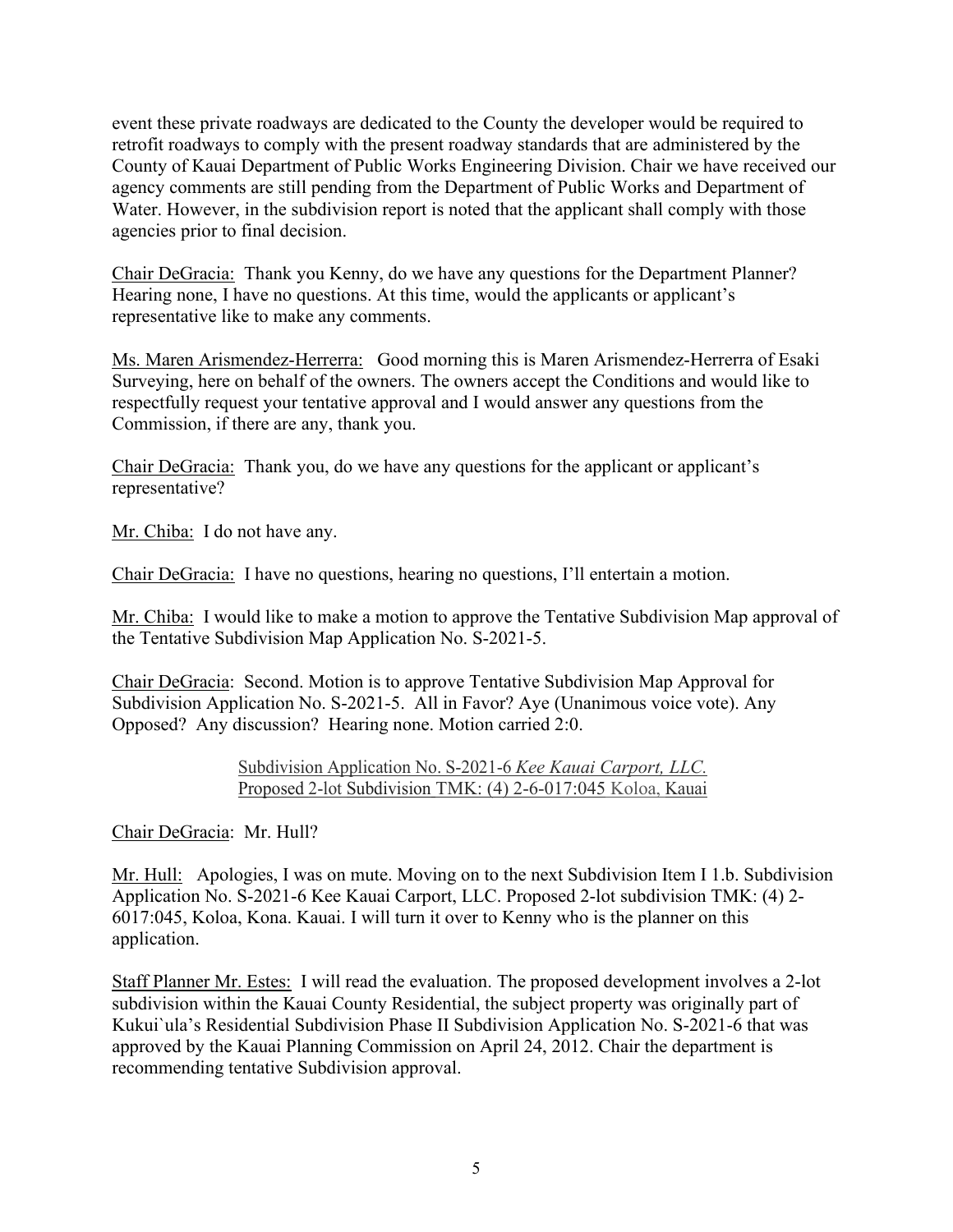Mr. Estes read the Subdivision Report for the record (on file with the Planning Department).

Staff Planner Mr. Estes: Chair, the Department is recommending tentative Subdivision approval.

Chair DeGracia: Thank you Kenny. Do we have any questions for the Department or Planner at this time? Hearing none, does the applicants or applicant's representative like to make any comments at this time.

Mr. Eric Kaneshiro: Hello. This is Eric Kaneshiro the representative for the applicants, I'll be glad to take any questions or answer any questions if there may be.

Chair DeGracia: Do we have any questions? I have no questions, hearing none I'll entertain a motion.

Mr. Chiba: I move to approve the Subdivision Map Application No. S-2021-6 Kee Kauai Carport, LLC.

Chair DeGracia: Motion on the floor is to approve Subdivision Map Application No. S-2021-6 for Kee Kauai Carport, LLC. Second. All in Favor of this motion say? Aye (Unanimous voice vote). Opposed? Any discussion? Hearing none. Motion carried 2:0.

> Subdivision Application No. S-2021-7 *Yellow Hale, LLC.* Proposed 2-lot Consolidation and Re-subdivision into 4-lots TMK: (4) 2-8-014:032 Koloa, Kauai

Mr. Hull: Thank you Chair, moving on to Item I. c. Subdivision Application No S-2021-7 Yellow Hale, LLC is the applicant. There is a proposed 2-lot consolidation a resub division into 4 lots TMK: (4) 2-8-014:032. Again, Kenny is our planner on this application.

Staff Planner Mr. Estes: I will read the evaluation for the record. The proposed development involves a four lot Subdivision that establishes 2-lots within the County Residential District R10 zoning 1 remanent lot zoned open district and one roadway lot.

Mr. Estes read the Subdivision Report for the record (on file with the Planning Department).

Mr. Estes: Chair, I just would like to note for the record that the Department has revised the Subdivision Report to include conditions 2a. and 2b. that is noted on the approval letter for Class 4 Zoning Permit. Z4-2006-27 and those conditions are noted on the revised Subdivision Report as condition 1a and b.

Chair DeGracia: Thank you Kenny. Do we have any questions for the Department or Planner? I have a couple of questions for the Department. Reading through a lot of testimonies there were many concerns that brought up and a lot of it surrounded cultural resources, archeological remains and whether or not they are abiding by regulations for the Department of Interior. Would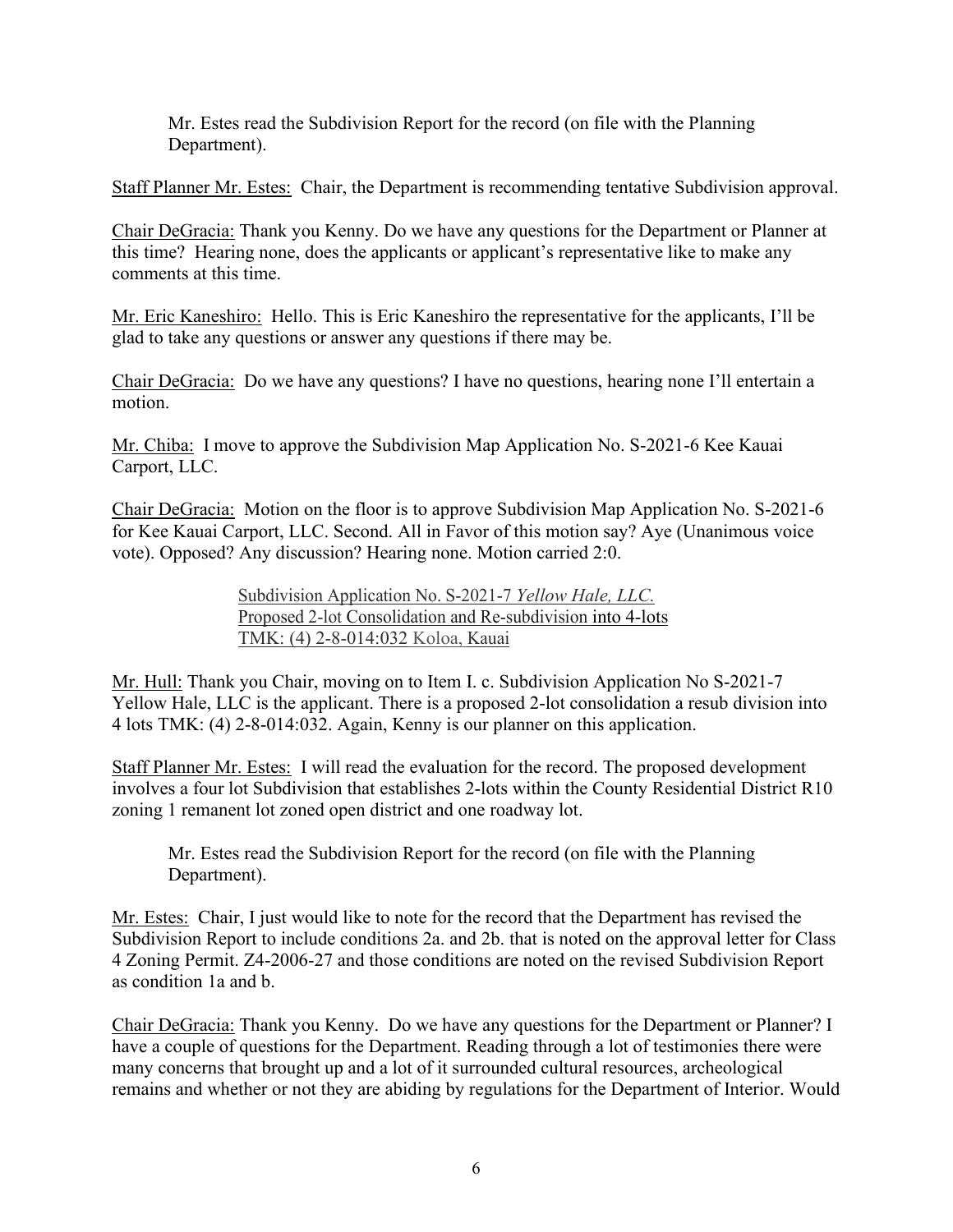the Department like to speak on any of those items, to clear up any possible Conditions that may not be followed or needs to be followed so, I can better understand this situation.

Mr. Hull: Yes, sure, Mr. Chair, I will briefly address that so as this is a tentative Subdivision approval recommendation all tentative Subdivision is ensuring that the applicant has met the basic standards of providing the maps which is necessary documentation to initiate the application process. Should the Commission choose to act today, to approve tentative approval that does not mean that this project is approved by any means. What it means is that it can move forward with agency conditions and requirements. There are several outstanding agency conditions that need to be resolved prior to final action including and not limited to poly works, Department of Health, Department of Water, as well as the State Historic Preservation Division requirements; concerning cultural or archeological features on the site. So, all it is doing is initiating the project to go and be able to look at resolving those requirements from those respected agencies. So, at this time that is all this action would be. I also clarify that the Department and the Commission ultimately did get a fair amount of testimony concerning this project. Now, while this project is occurring on the same property that a 280 multifamily unit project is occurring. This project is not that. It is part of in a sense, that it's the Subdivision of a road out of the project area. The 280 units that's a lot of the testimony that was referring to, those reviewed previously and have been actually granted their approval. Much, much due back in 2006 or 2007 and that not what this application is for. If there are concerns and there may very well be concerns about roadway subdivision occurring, and the applicant needs to address those concerns prior to coming back to you folks for final actions. But that is ultimately that is what this application is in front of you right now.

Chair DeGracia: Thank you, Mr. Hull. And just for clarification this roadway feeds into the Wainani Subdivision, correct?

Mr. Estes: Yes, correct.

Chair DeGracia: I have no further questions. Do we have questions to the Department? Hearing none, would the applicants or applicant's representative like to make any comments at this time.

Ms. Maren Arismendez-Herrerra: Good morning, Commission, this is Maren Arismendez-Herrerra of Esaki Surveying, here on behalf of the owners. The main purpose that was stated previously is to separate the roadways, to make it into a separate lot, and we would like to respectfully request your tentative approval and I would answer any questions that the Commission has, thank you.

Chair DeGracia: Do we have any questions for the applicant? I have no questions. Hearing no questions, at this time I would like to entertain a motion.

Mr. Chiba: I would like to make a motion to approve a Tentative Subdivision Application No. S-2021-7, Yellow Hale, LLC.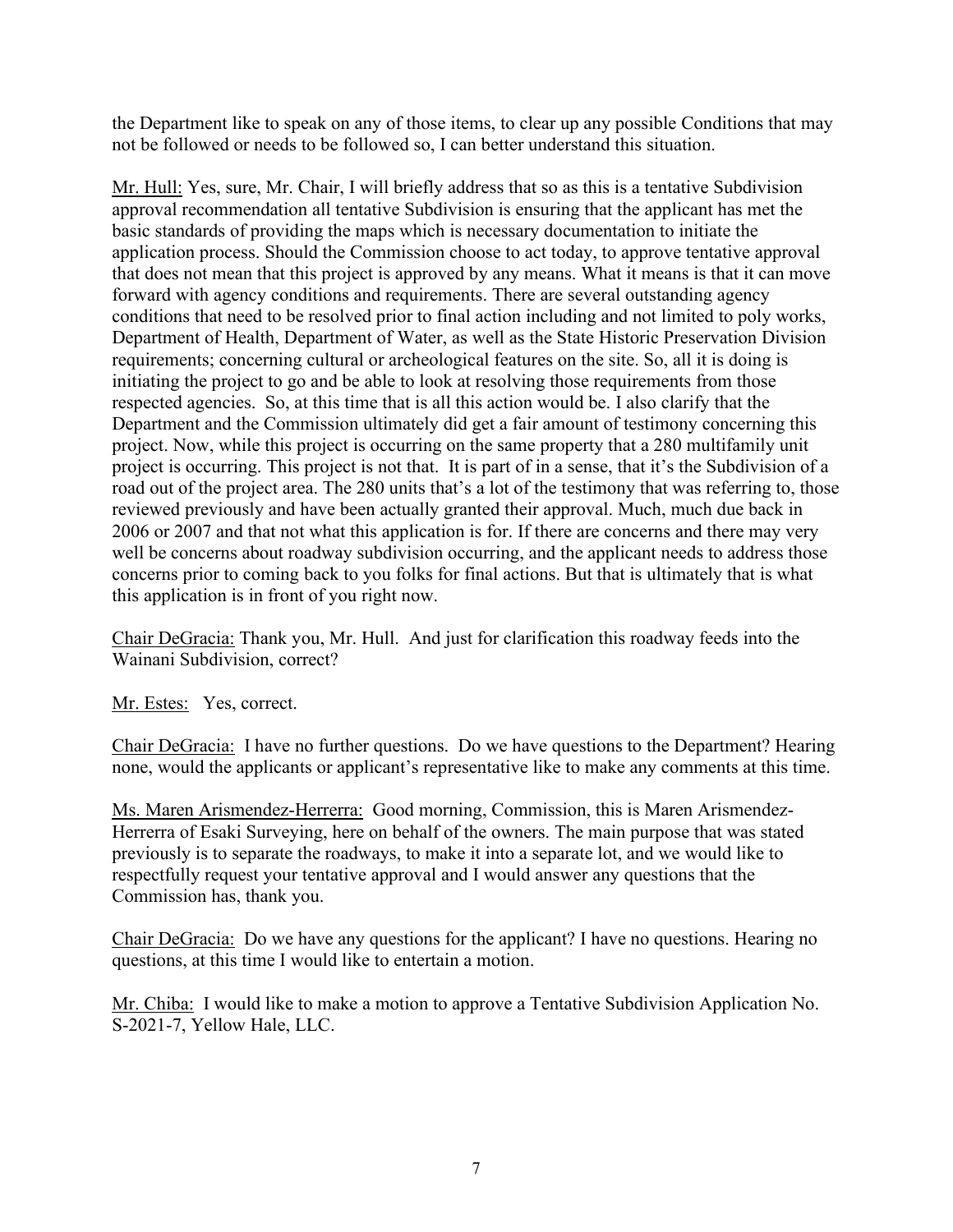Chair DeGracia: Second. Motion on the floor is to approve Tentative Subdivision Application No. S-2021-7 for Yellow Hale, LLC. All in Favor of this motion say? Aye. (Unanimous voice vote). All opposed? Any discussion? Hearing none. Motion carried 2:0.

Final Subdivision Map Approval.

Subdivision Application No. S-2021-3 *Allan & Karen Nesbitt, Trust* Proposed 2-lot Boundary Adjustment TMK: (4) 2-3-022:044 &045 Koloa, Kauai

Mr. Hull: Next, we have Agenda Item I 2. a. Subdivision Application No. S-2021-3 Allan & Karen Nesbitt, Trust Proposed 2-lot Boundary Adjustment TMKs: (4) 2-3-022-044 & 045 turn it back over to Kenny for this matter.

Staff Planner Mr. Estes: The proposed evaluation boundary adjustment between two existing lots.

Mr. Estes read the Subdivision Report for the record (on file with the Planning Department).

Mr. Estes: Chair we have received final recommendations from the Department of Public Works, Department of Water, and the Department of Health. The Planning Department is recommending is requesting an approval of this Subdivision Application.

Chair DeGracia: Thank you Kenny. Any questions for the Department or Planner? I have no questions, would the applicants or applicant's representative like to make any comments at this time.

Mr. Zach Brackenridge: This Zach Brackenridge, the applicant's representative. I have no comments.

Chair DeGracia: Any questions applicants or applicant's representative? Hearing none, I will entertain a motion at this time.

Mr. Chiba: I move to approve the Subdivision Map for Application No. S-2021-3 Allan & Karen Nesbitt, Trust.

Chair DeGracia: Second. Motion on the floor is to approve Final Subdivision Map approval for Application No. S-2021-3 for Allan & Karen Nesbitt, Trust. All in Favor of this motion say? Aye (Unanimous voice vote). Opposed? Any discussion? Hearing none. Motion carried 2:0.

Mr. Hull: And with that Chair, we have no further agenda items, the Committee will be ready for adjournment.

## **ADJOURNMENT**

Chair DeGracia: Could we have a motion to adjourn the meeting.